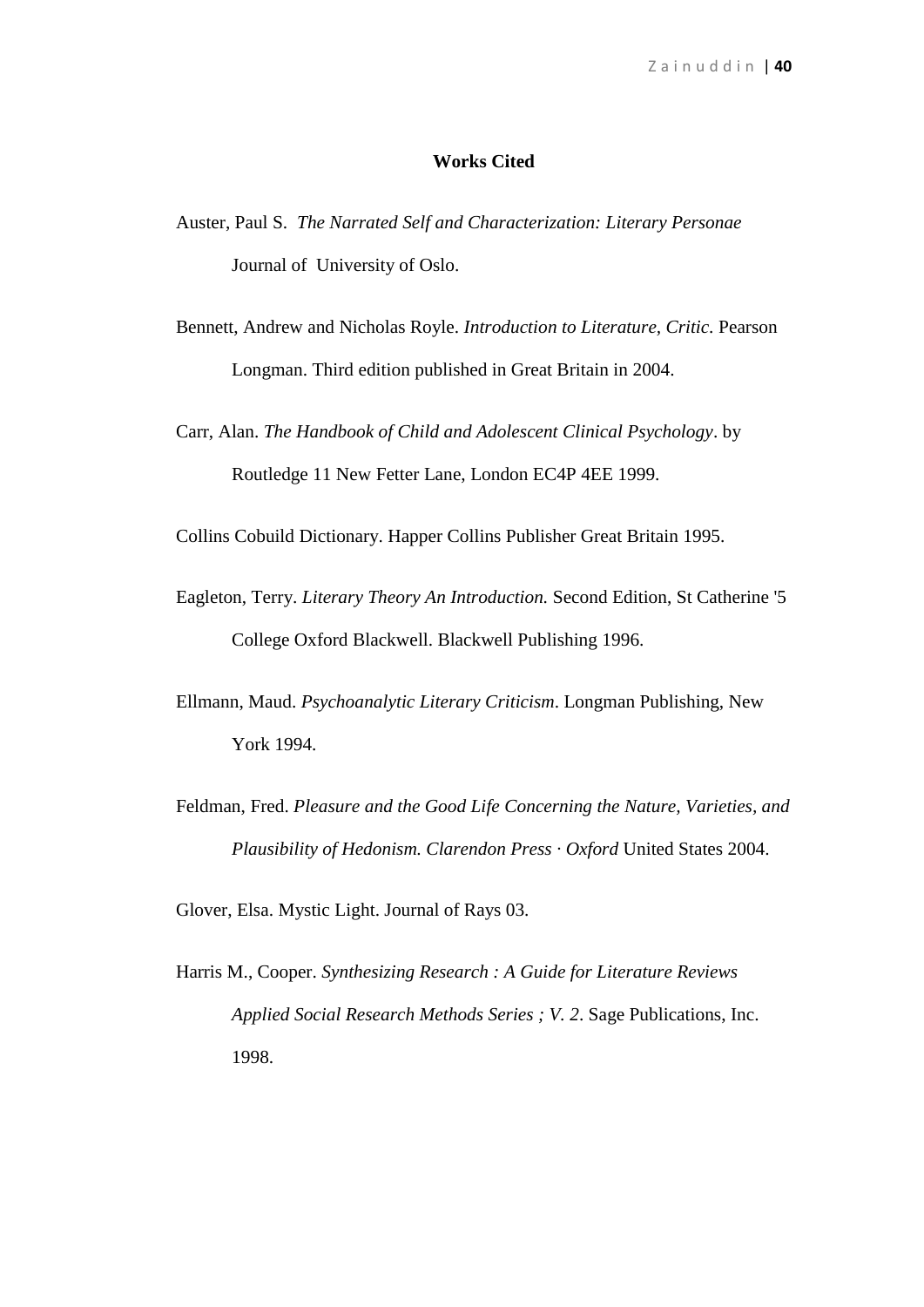- Hancock B., Windridge K., and Ockleford E. An Introduction to Qualitative Research. The NIHR RDS EM / YH, 2007.
- Heathwood, Chris. *Desire Satisfactionism And Hedonism.* Journal of Philosophical Studies (2006) 128:539–563 \_ Springer 2006 Doi 10.1007/S11098-004-7817-Y
- Heinle & Heinle. *M. H. Abrams. A Glossary of Literary Terms* Cornell University 1942.

*[http://archiveshub.ac.uk/data/gb133-engms.124. 14 Dec. 2013. 18:01](http://archiveshub.ac.uk/data/gb133-engms.124.%2014%20Dec.%202013.%2018:01)*

*[http://www.readbookonline.net/readOnLine/9679/.](http://www.readbookonline.net/readOnLine/9679/) 20 Nov. 2013. 10:42* 

*[http://www.thefreedictionary.com/ambition.14 Dec. 2013. 09:02](http://www.thefreedictionary.com/ambition.14%20Dec.%202013.%2009:02)*

- Litoseliti, Lia. *Research Method in Linguistic.* Lia Litoseliti and Contribution 2010.
- M.A.R. Habib. A *History of Literary Criticism and Theory From Plato to Present*. Blackwell Publishing. 2005.
- Maslow, H Abraham, *Motivation And Personality*. Harper & Row,Publishers , Inc. 1954.
- Michael, Daniel Weijers. *Hedonism and Happiness in Theory and Practice.* A thesis from Victoria University of Wellington. 2012.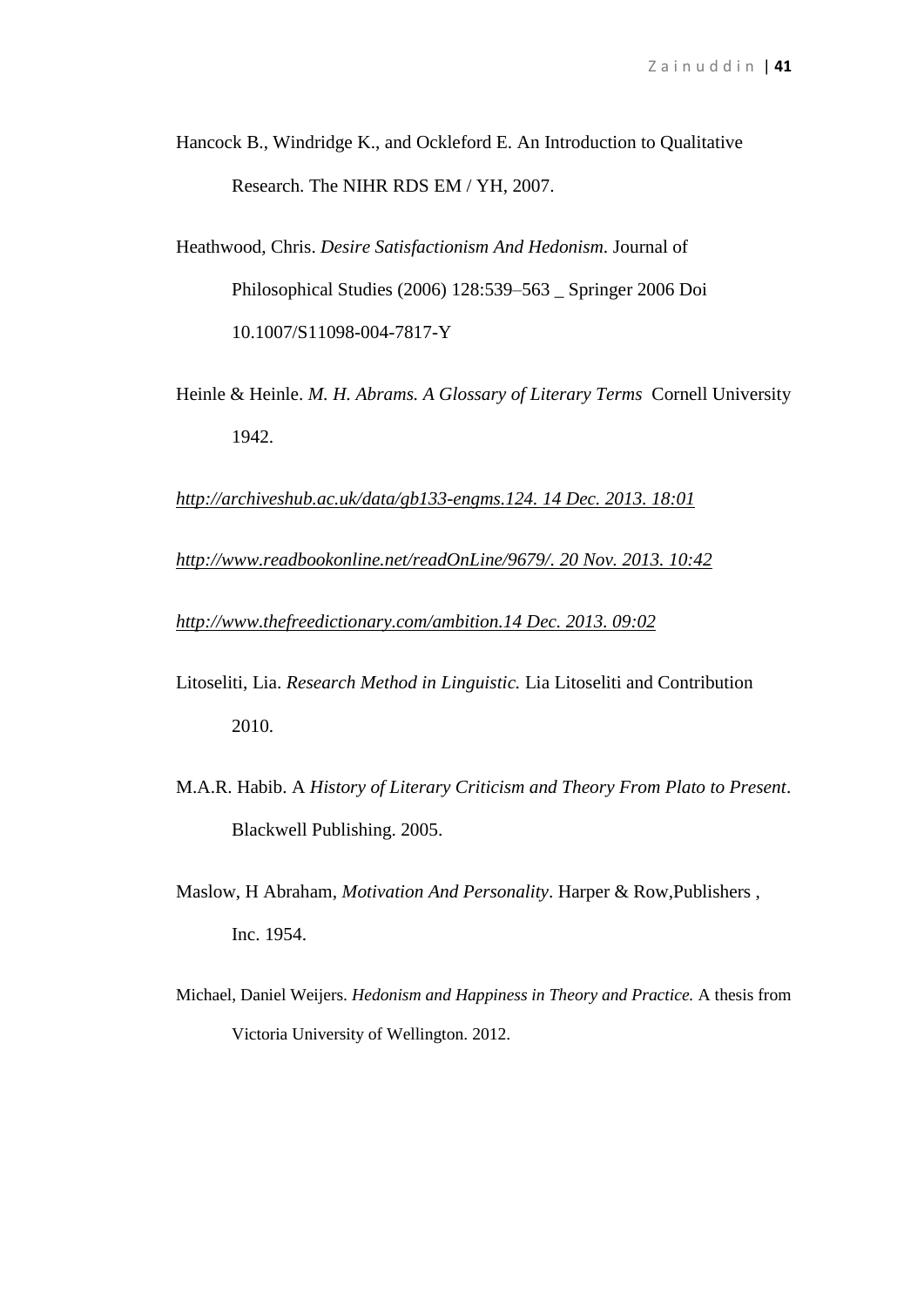- Mueller, John D. Kammeyer. *On the Value of Aiming High: The Causes and Consequences of Ambition.* Warrington College of Business University of Florida.
- Mullan, John. *How Novels Work.* United States by Oxford University Press Inc., New York. 2006.
- Newman, Brian (Bo) and Conrad, Kurt W. *A Framework for Characterizing Knowledge Management Methods, Practices, and Technologie.s* First Publication, January 1999, in support of *The Introduction to Knowledge Management*, George Washington University Course EMGT 298.T1, Spring 1999.
- Rahman Selden, Petter Widdowson, and Petter Brooker. *A Reader's Guide to Contemporary Literary Theory*. Pearson Education Limited. 2005.
- Santi, Rivana. *A Study of Jassy's Ambition in Searching for Better Life in Heather Graham's Sweet Savage Eden.* 17 Agustus 1945 (UNTAG) 2009.
- Samuels, A. *Jung and the postjunglans*. London: Routledge & Kegan Paul 1985.
- Shilling, Chris and Philip A. Mellor. *The Sociological Ambition.* Sage Publications Ltd. London. 2001.
- Smith, Chloe. *Sigmund Freud The ambition theory.* Journal from University of Warwick 2000.